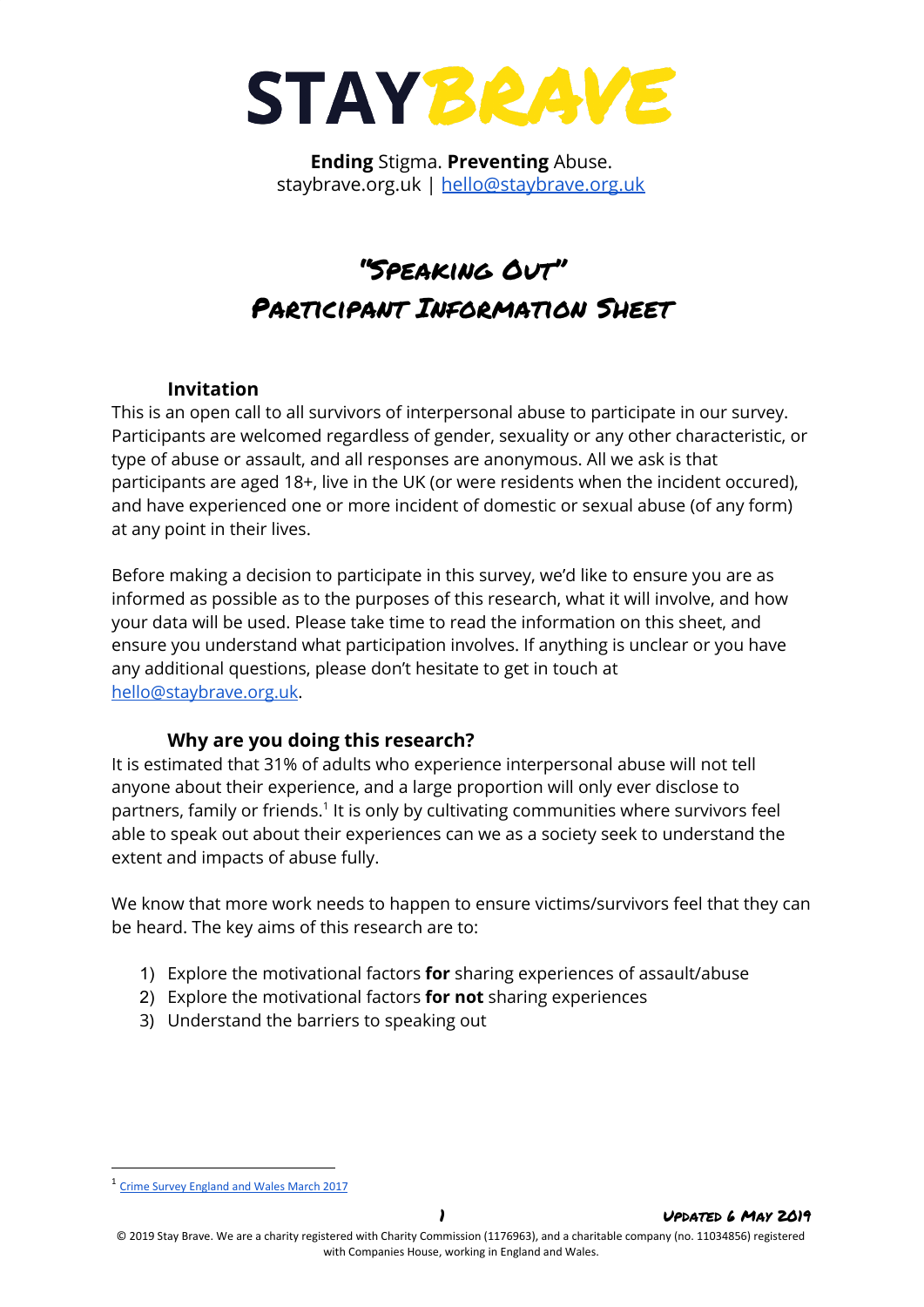# **Do I have to take part?**

Participation is entirely voluntary. A copy of this information sheet will remain online throughout the duration of this research, as well as being available for you to download for your records. Involvement requires participation in an online survey only, no other actions are required. You can withdraw at any time by closing your browser and you are not required to provide a reason.

At the end of the survey, you will also be given an option to opt-in to email updates regarding Stay Brave's Champions Scheme, but please be assured that, should you opt-in, all data relating to the research will be held separately to your email address and will be handled anonymously.

## **How will you store my responses?**

All data is collected and stored anonymously and kept securely and will be accessible only to those within Stay Brave's team who require it to perform their roles. Where participants have opted-in for email updates, these will be separated from survey responses upon completion.

All data is stored and processed according to the Data Protection Act 2018 and General Data Protection Regulations (GDPR). More information regarding Stay Brave's data handling policies can be read in our Privacy Policy (available on our website).

Your participation will not be identified or identifiable in any reports or publications. Collected data may be shared for reuse by the research team or by third parties, however this will only be in an anonymised form which will not allow any individuals to be identified or identifiable in anyway.

# **Will I be asked any questions that I may find upsetting?**

This survey asks questions regarding survivors' experience of sharing details of abuse/assault with others. It asks details regarding who and when they disclosed their experience to, and explores motivations and reasons for sharing/not sharing their experiences with others. It is not our intention to cause any distress or upset for any participants of this survey.

We have undertaken ethical considerations throughout the planning and development of this project, and have deemed this survey to be of minimal risk to the health, safety and wellbeing to participants. It asks for no explicit details directly regarding the abuse/assault itself. That being said, we understand that the topics discussed in this survey are sensitive and some of the questions may have the potential to prompt memories that may be distressing for some participants. We would urge all individuals to consider if it is the right time for them to engage in this research before participating.

As Stay Brave does not provide a crisis service, we are unable to provide any emotional support, but would encourage anyone in need of support to visit the "Help" section on our website for signposting options.